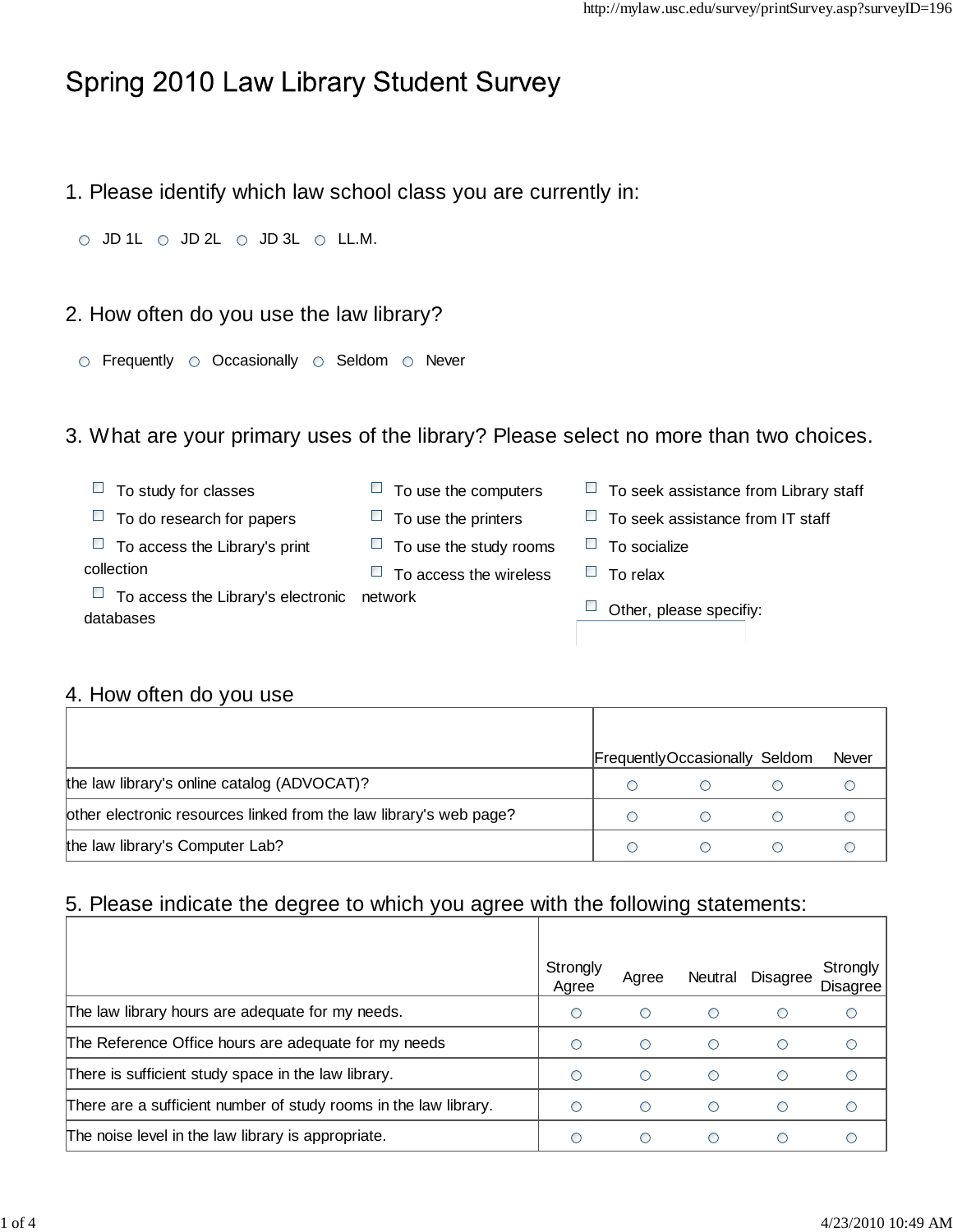| The online catalog (ADVOCAT) is easy to use.                                                   | O | ∩          | $\left( \begin{array}{c} 1 \end{array} \right)$ |            |  |
|------------------------------------------------------------------------------------------------|---|------------|-------------------------------------------------|------------|--|
| The law library's collection (print & electronic) meets my course work<br>land research needs. | O | ∩          | $\bigcirc$                                      | $\bigcirc$ |  |
| The law library's electronic resources are easy to access.                                     | O | ∩          | $\left( \begin{array}{c} \end{array} \right)$   | ∩          |  |
| The computing facilities in the Computer Lab are adequate for my<br>lneeds.                    | ∩ | ∩          | ∩                                               |            |  |
| The library's Computer Classroom is adequate for legal research and<br>software training.      | ∩ | ∩          | ◯                                               |            |  |
| The wireless network provides sufficient access and coverage.                                  |   | $\bigcirc$ |                                                 |            |  |

#### 6. Please indicate your level of satisfaction with the quality of service

|                                                                      | Verv<br>Satisfied | Satisfied |  | Very<br>Neutral Dissatisfied Dissatisfied |
|----------------------------------------------------------------------|-------------------|-----------|--|-------------------------------------------|
| provided at the Service Counter?                                     |                   |           |  |                                           |
| provided by the research librarians?                                 | ◯                 | ∩         |  |                                           |
| provided by library staff on evenings and weekends?                  |                   |           |  |                                           |
| provided in the Computer Lab by the staff and student<br>assistants? | ◯                 |           |  |                                           |

## 7. What is your primary use of the Law Library's webpage?

- Advocat (online catalog)
- Other online catalogs (e.g., Homer, Worldcat)
- Electronic databases (HeinOnline, BNA, etc.)
- Links to internet legal research information
- Research Guides
- C Library information (hours, services, etc.)

## 8. The library should implement its policy of limiting library access to law students only and checking IDs at the library entrance

- $\circ$  at all times during the academic year
- $\circ$  during the last 5-6 weeks of each semester
- $\circ$  during the last week of classes and exam period

9. The library is re-evaluating its exam sale service and considering discontinuing sales of paper exam packets in favor of MyLaw web portal access. Please indicate your preference.

 $\circ$  I prefer to purchase a paper exam packet from the library.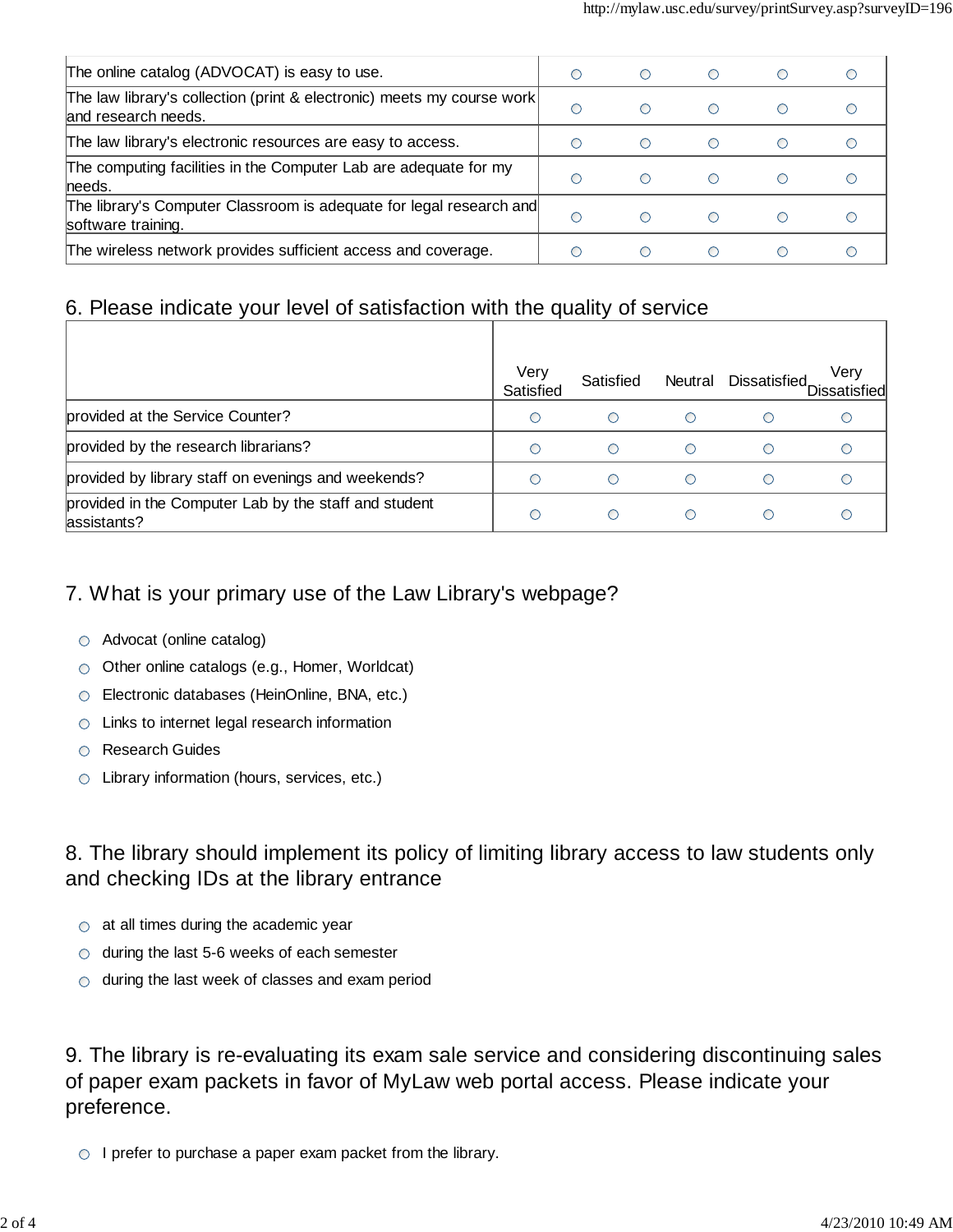- $\circ$  I prefer to access past exams from the MyLaw portal.
- I prefer to access past exams from the MyLaw portal and have an option to purchase exam packets from a O nearby copy service.

#### 10. The library recently introducted two new services. Please indicate your level of satisfaction with these new services.

|                                                    | Very<br>Satisfied | Satisfied | Neutral | <b>Dissatisfied</b> | Very<br>Dissatisfied |
|----------------------------------------------------|-------------------|-----------|---------|---------------------|----------------------|
| MyLaw portal study room reservation system         |                   |           |         |                     |                      |
| MyLaw portal Inter-library loan (ILL) request form |                   |           |         |                     |                      |

#### 11. The law library is considering introducing a variety of new services. If implemented, how useful would you find these services?

|                                                                             | Very useful | Useful | No interest |
|-----------------------------------------------------------------------------|-------------|--------|-------------|
| Blog to stay current on legal research sources and tools                    |             |        |             |
| Advanced Legal Research course                                              |             |        |             |
| Specialized topical legal research training given in upper division classes |             |        |             |
| Podcasts or other web-accessible legal research trainings/tutorials         |             |        |             |
| An online suggestion box                                                    |             |        |             |

12. Are there any other services that you think we should be providing in the law library (that we currently do not offer)?

13. Are there any additional training classes that you would like the law library to offer, such as training on ADVOCAT or other online catalogs, legal research databases, free web sites, etc.?